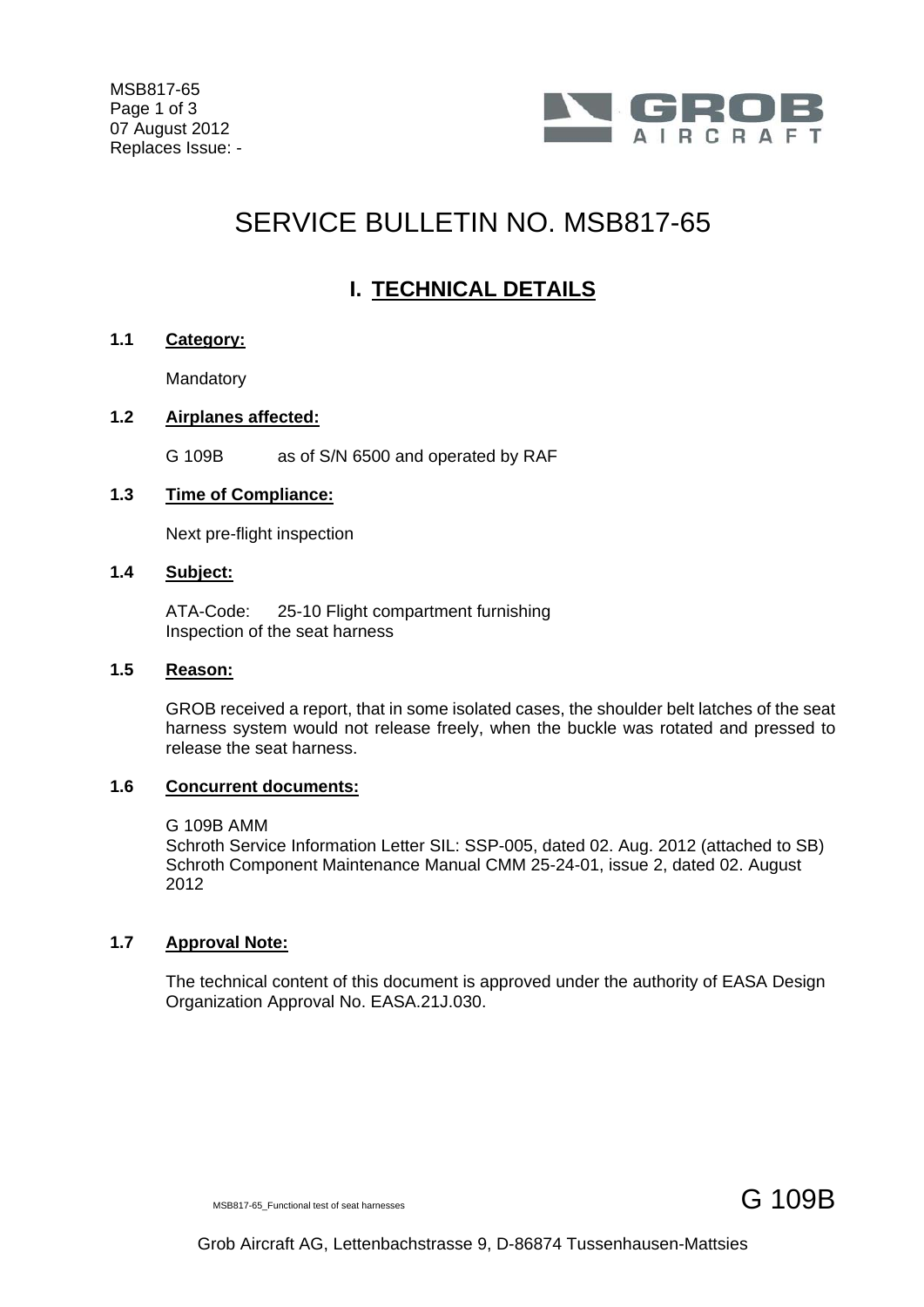MSB817-65 Page 2 of 3 07 August 2012 Replaces Issue: -



#### **1.8 Accomplishment/ Instructions**

- **NOTE** The discrepancy appears to be confined to Quick Release Boxes of production date prior to and including week 47/2004 in combination with recently overhauled / replaced shoulder latches.
- 1.8.1 Do a check of the seat harness(es). Refer to Service Information Letter SIL: SSP-005, (copy attached).
- 1.8.2 If test passes, release aircraft to service.
- 1.8.3 If test fails, exchange QRB. Refer to SIL: SSP-005
- 1.8.4 Report any findings.
- **NOTE** We strongly recommend to have only complete seat harnesses including QRB, latches and webbings overhauled. We do not recommend overhaul of individual components

# **1.9 Repetitive Actions**

none

# **II. PLANNING INFORMATION**

#### **2.1 Weight and CG**

N/A

# **2.2 Material and Availability**

N/A

# **2.3 Special Tools**

N/A

**2.4 Labor costs**

N/A

# **2.5 Reference documents**

 G 109B AMM Schroth Service Information Letter SIL: SSP-005, dated 02. August 2012 Schroth Component Maintenace Manual CMM 25-24-01, issue 2, dated 02. August 2012

#### **2.6 Credit**

N/A

MSB817-65 Functional test of seat harnesses  $\mathsf G$  109B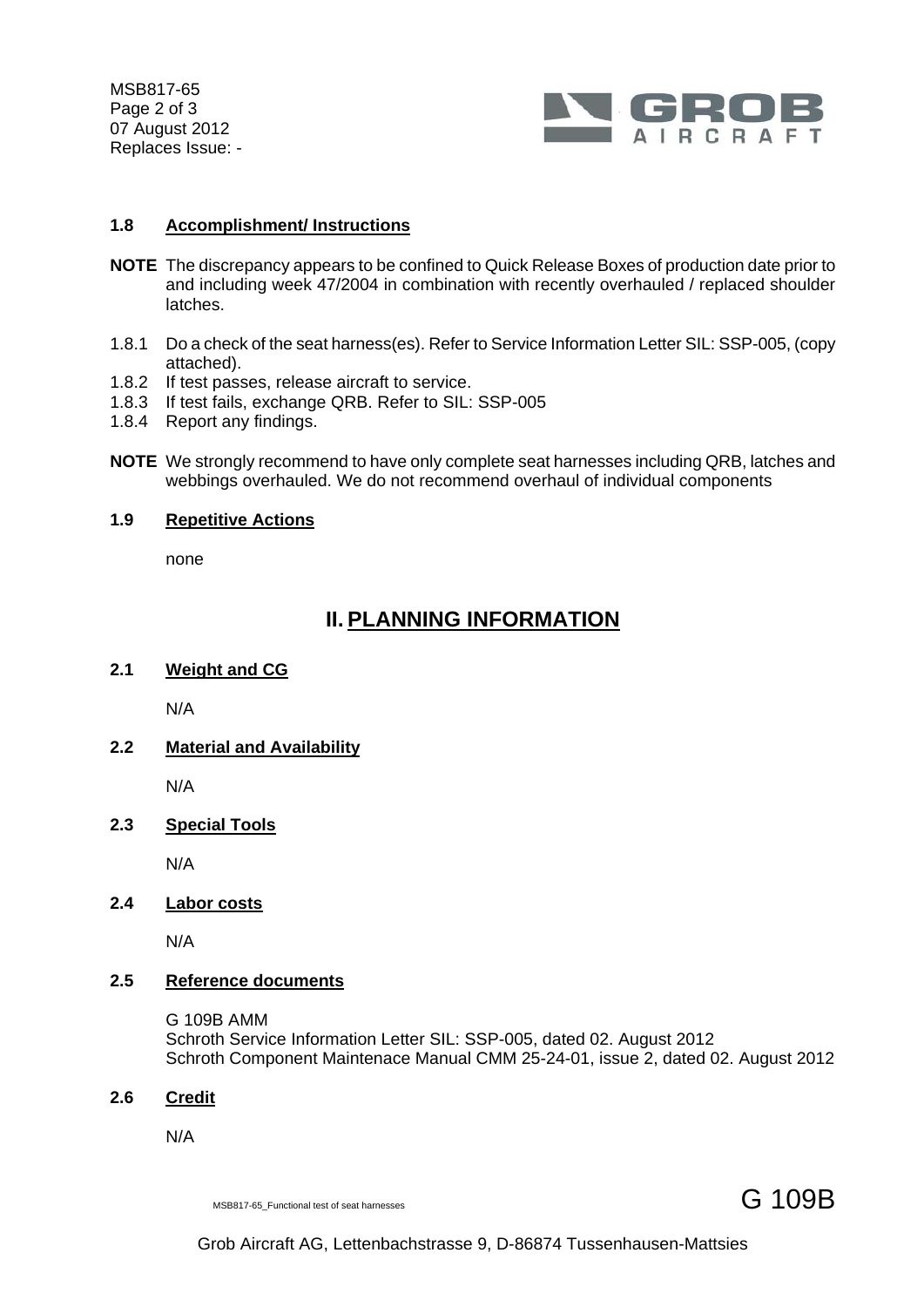MSB817-65 Page 3 of 3 07 August 2012 Replaces Issue: -



# **III. REMARKS**

- **3.1** The instructions in paragraph 1.8 have to be accomplished and certified in the logbook by authorized staff
	- in EASA countries according to Article 5 VO EG 2042/03 (VO EG 1056/2008) Appendix III – Part 66
	- in non-EASA countries according to national regulations with respect to maintenance.
- **3.2** If you have sold your aircraft in the meantime, would you kindly pass this information on to the new owner and forward his address and aircraft S/N to us.
- **3.3** For questions and assistance please contact:

| Michael Reinhold, | <b>GROB Aircraft Customer Service,</b> |
|-------------------|----------------------------------------|
| phone:            | +49 (08268) 998 105                    |
| fax:              | +49 (08268) 998 200                    |
| e-mail:           | productsupport@grob-aircraft.com       |

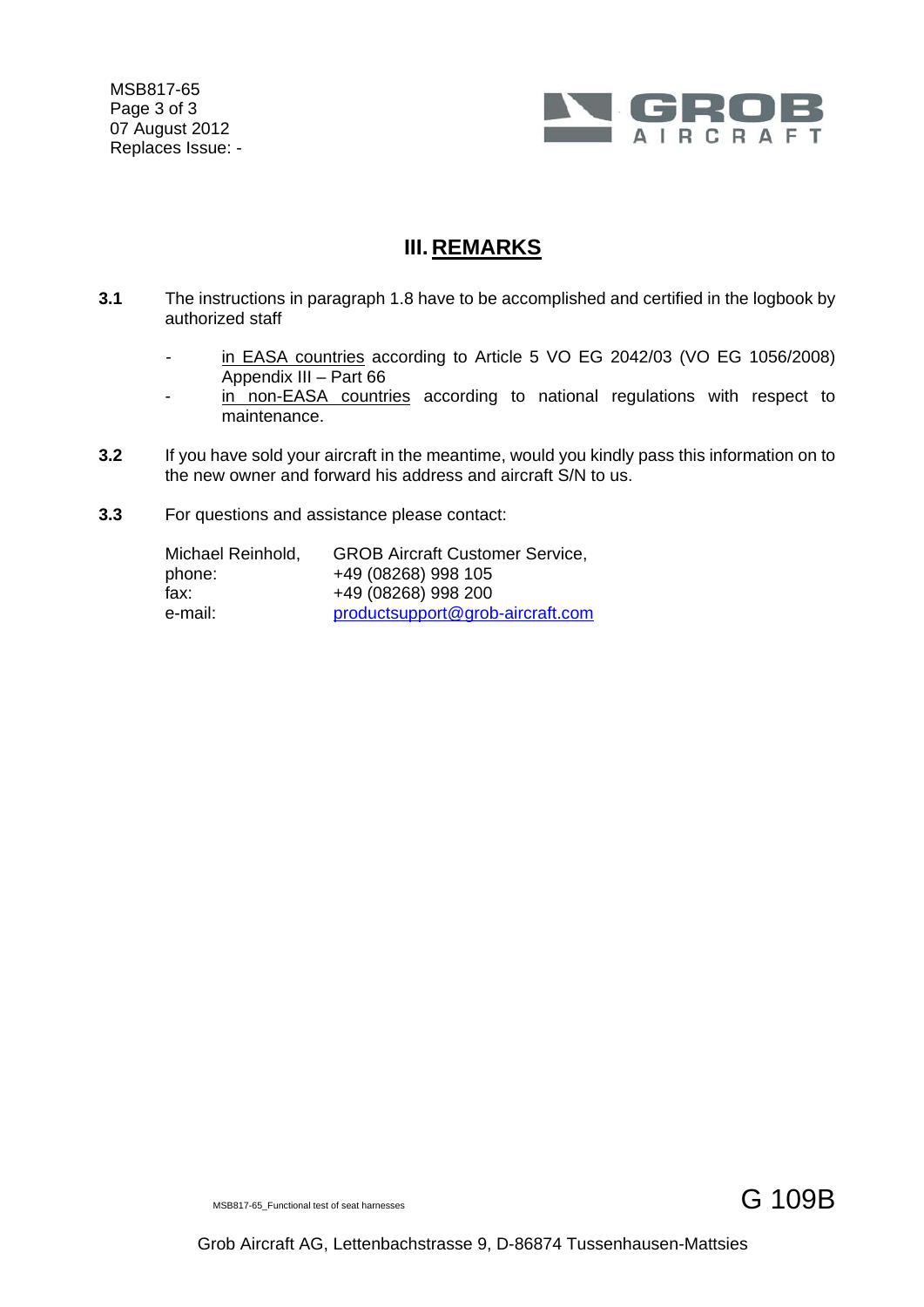**SCHROTH Safety Products GmbH**

Im Ohl 14 59757 Arnsberg, Germany Phone: +49-2932-9742-134 FAX: +49-2932-974242

# **SERVICE INFORMATION LETTER**

- **Aircraft Type**: Grob G109B and Grob G115E
- **System**: Restraint systems P/N: 4-02-043D01 / 4-04-093D01
- **SUBJECT:** Quick Release Box (QRB) Part Number SL 40.3 and SL 40.3X
- **Effectivity**: Harnesses where SL 40.3 or SL40.3X QRBs (date of manufacture of QRBs prior to and including week 47/2004) are fitted in conjunction with shoulder belt latches SL 35.1.8 and SL 35.2.2.

# **Reason**:

This Service information letter has been issued to advise operators of potential issues of the combination between the QRBs SL 40.3 or SL 40.3X with the shoulder belt latches SL 35.1.8 or SL 35.2.2.

 It has been noted that in some cases it is possible that the shoulder belt latches SL 35.1.8 or SL 35.2.2 do not release freely when performing the functional test of the buckle as described in chapter 5.5.2 within the corresponding Component Maintenance Manual "CMM 25-24-01, Iss.02":

# **Functional Test of the Buckle**

As a functional check insert the latch into the buckle until you can hear a distinct clicking sound and apply tension to the latch ensuring that the latch is securely held by the buckle. Hold the buckle, latch inserted in the vertical position with the latch pointing downwards. Rotate the lever and allow the latch to fall clear. The latch shall release.

The functional check has to be performed on QRBs produced prior to and including week 47/2004. The date of manufacture can be seen on the bottom side of the QRB for the SL 40.3 (see photograph below).

**SIL: SSP-005** Page 1 of 2

August 02, 2012 Revision: Basic Author: Reinck